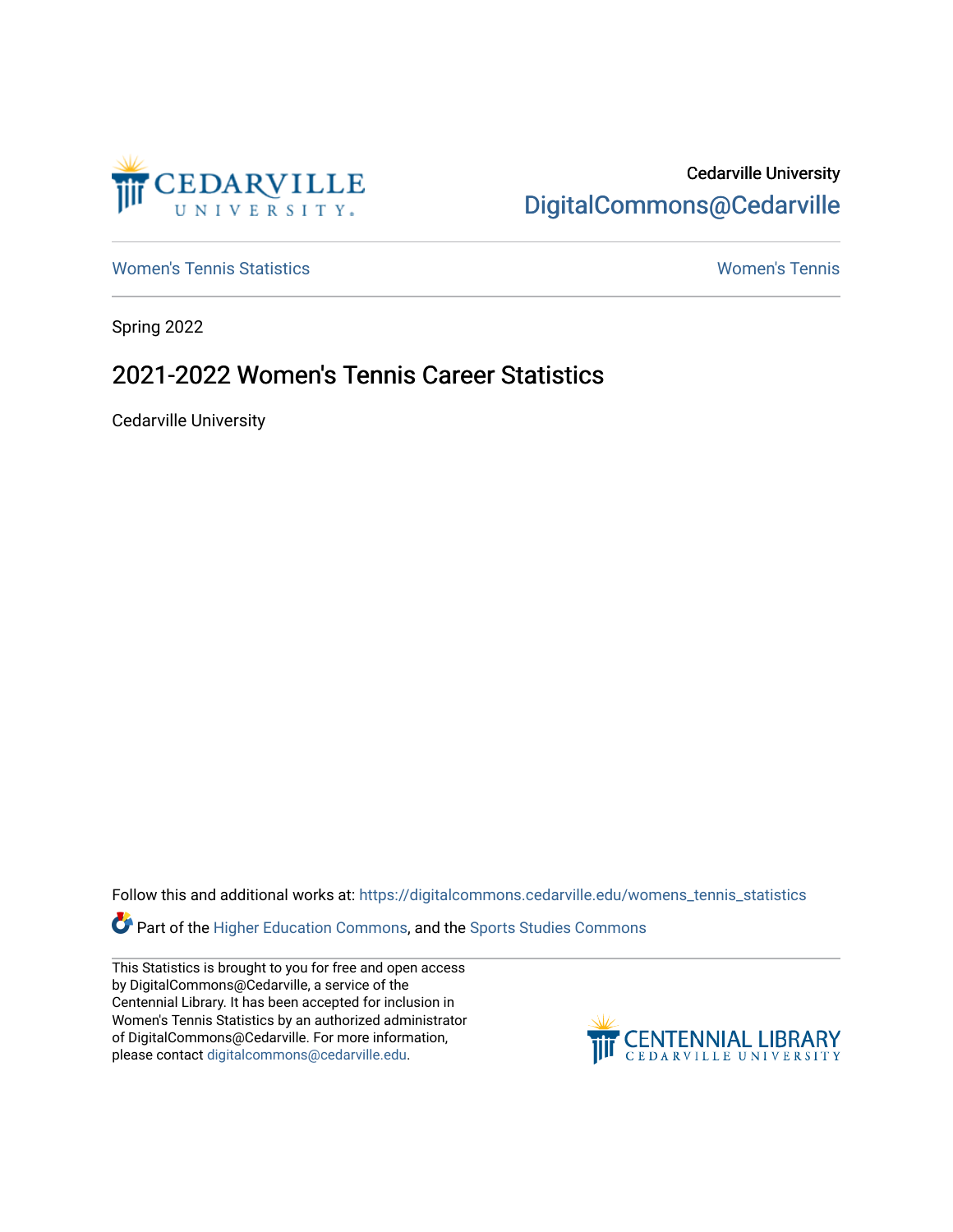## **2021-22 Women's Tennis Career statistics**

Hollis, Lauren Keenan, Madelyn Krahn, Payton McKinley, Morgan Petek, Joelle Spry, Jessica Totten, Abby Triplett, Faith VanDyke, Megan

#### **Hollis, Lauren**

| <b>SINGLES</b> |                |       | Record 1 2 3 4 5 6 |                 |                          |                         |               |             | <b>Tour</b> |
|----------------|----------------|-------|--------------------|-----------------|--------------------------|-------------------------|---------------|-------------|-------------|
| 2019-20        |                | $7-2$ |                    |                 | <b>Service Contracts</b> |                         | $7-2$ --- --- |             |             |
| 2020-21        |                | $5-6$ | $\sim$ $\sim$      | $2-5$ $3-1$ --- |                          |                         |               |             |             |
| 2021-22        |                | 6-11  | $4-8$ $2-3$ ---    |                 |                          |                         |               |             |             |
| Totals         |                | 18-19 |                    |                 |                          | 4-8 4-8 3-1 7-2 --- --- |               |             |             |
|                | <b>DOUBLES</b> |       | <b>Record</b>      |                 |                          | $1 \quad 2$             | 3             | <b>Tour</b> |             |
|                | 2019-20        |       | $6 - 3$            | $-$             |                          | $6 - 3$                 |               |             |             |
|                | 2020-21        |       | 7-6                | 7-6             |                          |                         |               |             |             |
|                | 2021-22        |       | $4 - 11$           | $4 - 11$        |                          | $---$                   |               |             |             |
|                | Totals         |       | 17-20              |                 | $11 - 17$                | $6 - 3$                 |               |             |             |

#### **Keenan, Madelyn**

|         |         | SINGLES Record 1 2 3 4 5 6 |                               |     |                 |           | <b>Tour</b> |
|---------|---------|----------------------------|-------------------------------|-----|-----------------|-----------|-------------|
| 2021-22 |         | $1 - 0$                    | <b>Service</b>                |     | $- - -$         | $1-0$ --- |             |
| Totals  |         |                            | $1-0$ --- --- --- --- 1-0 --- |     |                 |           |             |
|         |         | DOUBLES Record 1 2 3 Tour  |                               |     |                 |           |             |
|         | 2021-22 |                            | $3-0$                         |     | $- - 1 - 0$ 2-0 | ----      |             |
|         | Totals  |                            | $3-0$                         | $-$ | $1 - 0$ 2-0     | $---$     |             |

#### **Krahn, Payton**

 **SINGLES Record 1 2 3 4 5 6 Tour**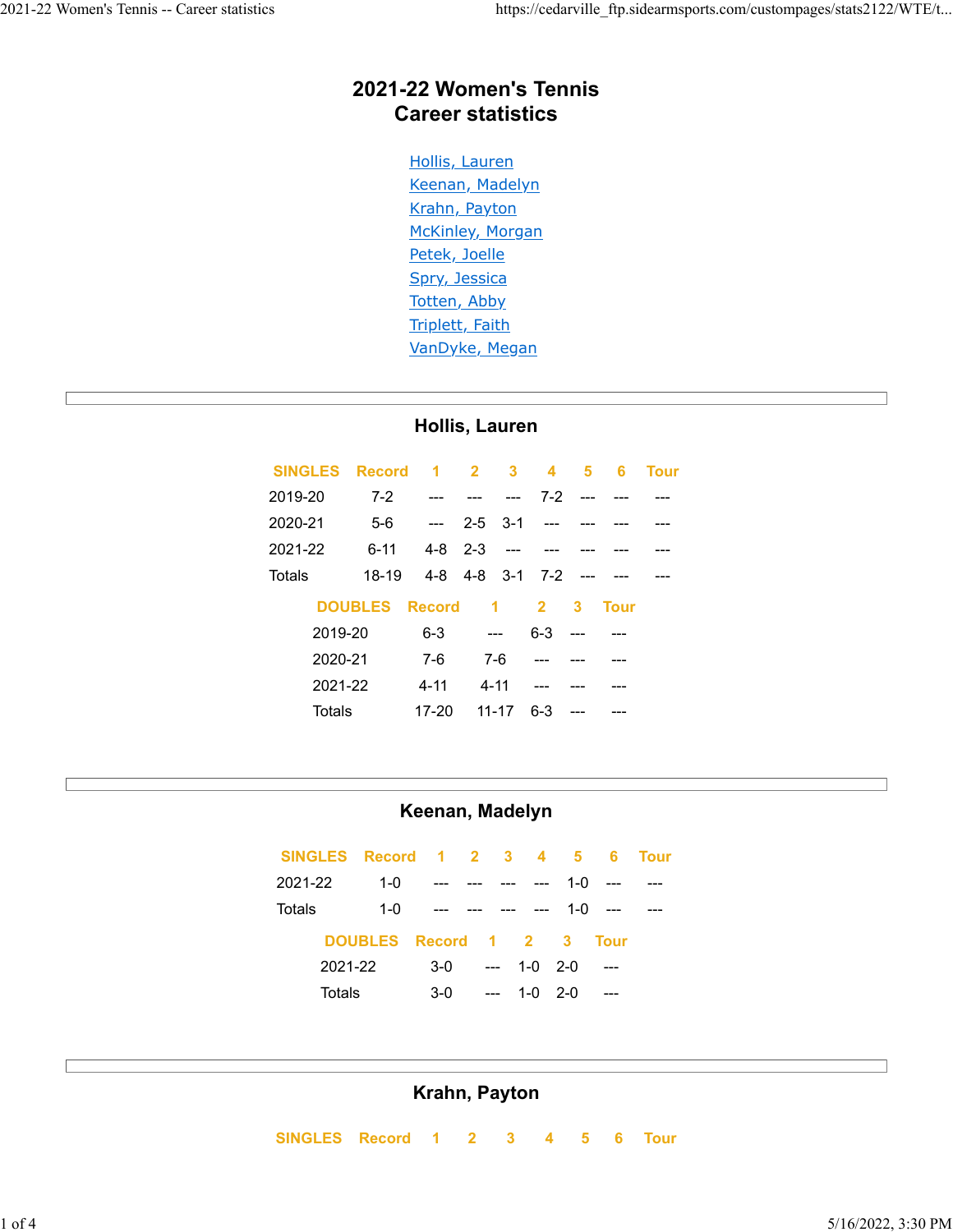| 2020-21 |         | $0 - 1$ | --- --- --- 0-1 ---            |              |                     |               |        |  |
|---------|---------|---------|--------------------------------|--------------|---------------------|---------------|--------|--|
| 2021-22 |         | $3-9$   | --- 1-0 2-9 --- ---            |              |                     |               |        |  |
| Totals  |         |         | $3-10$ --- 1-0 2-9 0-1 --- --- |              |                     |               |        |  |
|         |         |         | DOUBLES Record 1 2 3 Tour      |              |                     |               |        |  |
|         | 2020-21 |         |                                |              | $0-1$ --- $0-1$ --- |               | $---$  |  |
|         | 2021-22 |         | $3-9$                          | $1 - 0$ 2-9  |                     | $\sim$ $\sim$ | $\sim$ |  |
|         | Totals  |         | $3-10$                         | $1 - 0$ 2-10 |                     |               |        |  |

### **McKinley, Morgan**

| SINGLES Record 1 2 3 4 5 |                      |       |     |               |       | -6   | Tour |
|--------------------------|----------------------|-------|-----|---------------|-------|------|------|
| 2021-22                  | 1- $\Omega$          |       |     |               |       | 1-0  |      |
| Totals                   | $1 - 0$              |       |     |               | $---$ | 1-0  |      |
|                          | DOUBLES Record 1 2 3 |       |     |               |       | Tour |      |
| 2021-22                  |                      | $3-4$ |     | $0-1$ 1-0 2-3 |       |      |      |
| Totals                   |                      | $3-4$ | 0-1 | $1 - 0$ 2-3   |       |      |      |

#### **Petek, Joelle**

|         |         | SINGLES Record 1 2 3 4 5 |            |                                   |                  |                |                                  | 6           | Tour |
|---------|---------|--------------------------|------------|-----------------------------------|------------------|----------------|----------------------------------|-------------|------|
| 2020-21 |         | 4-6                      |            | <b>Contract Contract Contract</b> |                  |                | $1 - 0$ $1 - 1$ $1 - 3$ $1 - 2$  |             |      |
| 2021-22 |         | $5-12$ --- ---           |            |                                   | $\sim$ 100 $\pm$ | $3 - 3$        | $1 - 0$                          | $1 - 9$     |      |
| Totals  |         | $9 - 18$                 |            | <b>Contract</b>                   |                  |                | $1 - 0$ $4 - 4$ $2 - 3$ $2 - 11$ |             |      |
|         |         | <b>DOUBLES</b>           | Record 1 2 |                                   |                  |                | - 3                              | <b>Tour</b> |      |
|         | 2020-21 |                          | $3 - 7$    |                                   |                  | --- 1-1 2-6    |                                  |             |      |
|         | 2021-22 |                          | $3-13$     |                                   | 0-1              |                | $1 - 0$ 2-12                     |             |      |
|         | Totals  |                          | 6-20       |                                   |                  | $0-1$ 2-1 4-18 |                                  |             |      |

# **Spry, Jessica**

| SINGLES Record 1 2 3 4 5 |                    |           |         |         |                | 6           | Tour    |
|--------------------------|--------------------|-----------|---------|---------|----------------|-------------|---------|
| 2019-20                  | $1 - 1$            | - ---     |         |         |                | $1 - 1$     | $- - -$ |
| 2020-21                  | $5 - 4$            | ___ __ __ |         | $1-0$   | $3 - 3$        | $1 - 1$     |         |
| 2021-22                  | $3 - 11$           |           | $- - -$ | $1 - 0$ | 1-9            | $1 - 2$     |         |
| Totals                   | $9 - 16$           |           | $ -$    |         | $2-0$ 4-12 3-4 |             |         |
|                          | DOUBLES Record 1 2 |           |         |         | $\mathbf{3}$   | <b>Tour</b> |         |
|                          | 2019-20            | 0-0       |         |         |                |             |         |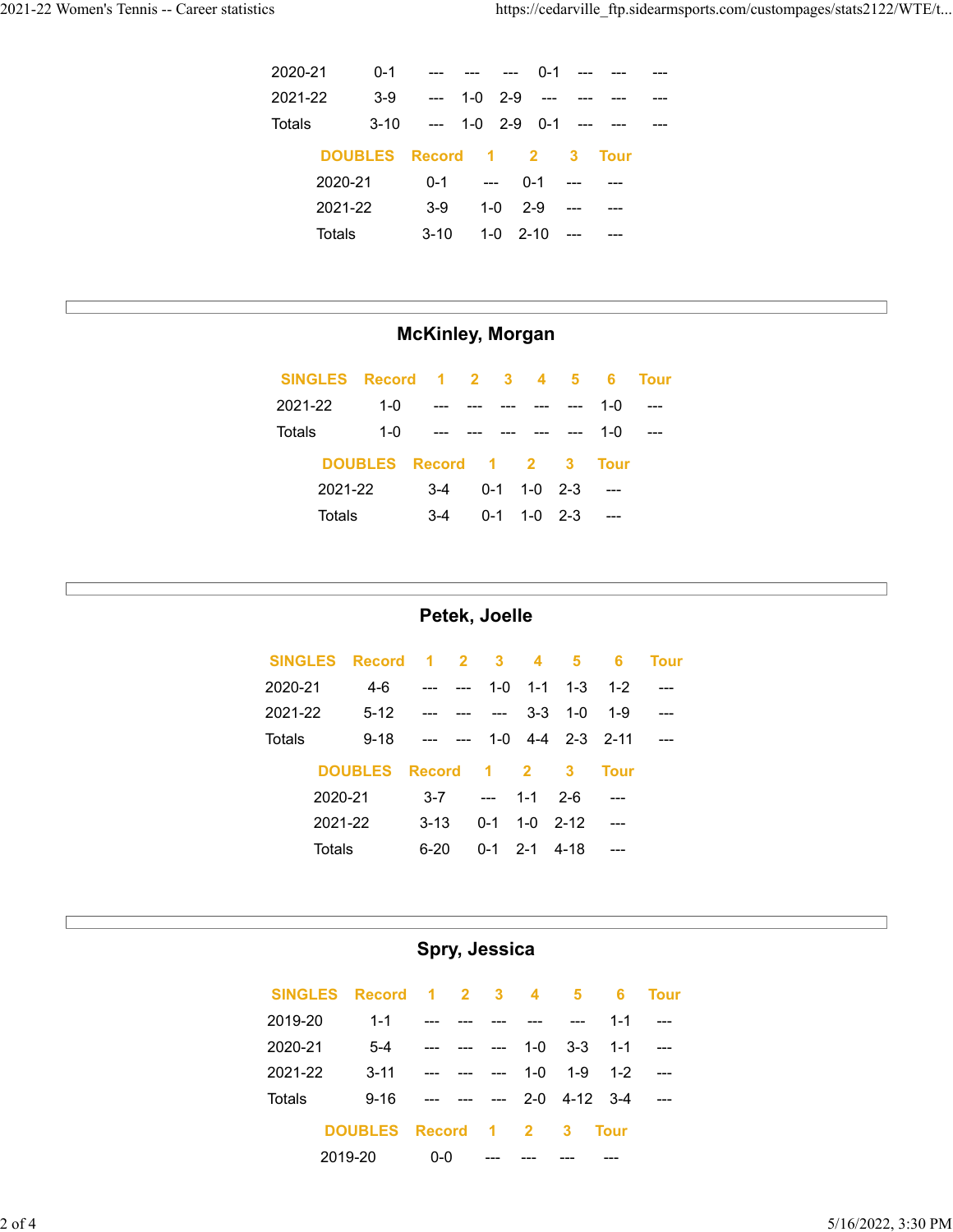| 2020-21 | $2 - 4$ | $\frac{1}{2}$ and $\frac{1}{2}$ | $-2-4$ | $---$ |
|---------|---------|---------------------------------|--------|-------|
| 2021-22 | 4-0     | --- 4-0 ---                     |        | ---   |
| Totals  | 6-4     | --- 4-0 2-4                     |        | ----  |

### **Totten, Abby**

|         | SINGLES Record 1 2 3 4 5 |           |                       |           |  | - 6  | <b>Tour</b> |
|---------|--------------------------|-----------|-----------------------|-----------|--|------|-------------|
| 2020-21 | $5-6$                    |           | 2-5 3-1 --- ---       |           |  |      |             |
| 2021-22 | $9-9$                    |           | $4-2$ 5-7 --- --- --- |           |  |      |             |
| Totals  | $14 - 15$                |           | $6-7$ $8-8$ --- ---   |           |  |      |             |
|         | DOUBLES Record 1 2 3     |           |                       |           |  | Tour |             |
|         | 2020-21                  | 7-6       | 7-6                   |           |  |      |             |
|         | 2021-22                  | 4-11      | 4-11                  |           |  |      |             |
|         | Totals                   | $11 - 17$ |                       | $11 - 17$ |  |      |             |

#### **Triplett, Faith**

| <b>SINGLES</b> | Record 1 2 3 4 |               |                      |                |                          | 5.      | 6           | <b>Tour</b> |
|----------------|----------------|---------------|----------------------|----------------|--------------------------|---------|-------------|-------------|
| 2019-20        | $3 - 4$        |               |                      | <b>Service</b> |                          |         | $3-4$       |             |
| 2020-21        | $5 - 5$        | $---$         |                      |                | $1-0$ --- $4-5$ ---      |         |             |             |
| 2021-22        | $2 - 14$       |               | $-$                  |                | $2-4$ 0-10 ---           |         |             |             |
| Totals         | $10 - 23$      | $---$         |                      |                | $1-0$ 2-4 $4-15$ --- 3-4 |         |             |             |
|                | <b>DOUBLES</b> | <b>Record</b> | $\blacktriangleleft$ |                | $\overline{\mathbf{2}}$  | 3       | <b>Tour</b> |             |
| 2019-20        |                | $0 - 1$       |                      |                | $---$                    | $0 - 1$ |             |             |
| 2020-21        |                | $3 - 7$       | $---$                |                | $3-6$                    | $0 - 1$ |             |             |
| 2021-22        |                | $4 - 12$      |                      | $1 - 0$        | $1 - 4$                  | $2 - 8$ |             |             |
| Totals         |                | $7 - 20$      |                      | $1 - 0$        | $4-10$ $2-10$            |         |             |             |

#### **VanDyke, Megan**

| SINGLES Record 1 2 3 4 5 |                    |       |                      |                                                   |             |                         | - 6         | <b>Tour</b> |
|--------------------------|--------------------|-------|----------------------|---------------------------------------------------|-------------|-------------------------|-------------|-------------|
| 2020-21                  | $3-0$              |       |                      |                                                   |             |                         | $1 - 0$ 2-0 |             |
| 2021-22                  | 4-2                |       |                      |                                                   |             | $1 - 0$ $2 - 2$ $1 - 0$ |             |             |
| Totals                   | $7-2$              |       |                      | $\frac{1}{2}$ and $\frac{1}{2}$ and $\frac{1}{2}$ |             | $1 - 0$ $3 - 2$ $3 - 0$ |             |             |
|                          | DOUBLES Record 1 2 |       |                      |                                                   |             | - 3                     | Tour        |             |
| 2020-21                  |                    | $3-2$ | $\sim$ $\sim$ $\sim$ |                                                   | $1 - 1$ 2-1 |                         |             |             |
| 2021-22                  |                    | 4-12  |                      | $2 - 0$                                           | $2 - 11$    | $0 - 1$                 |             |             |